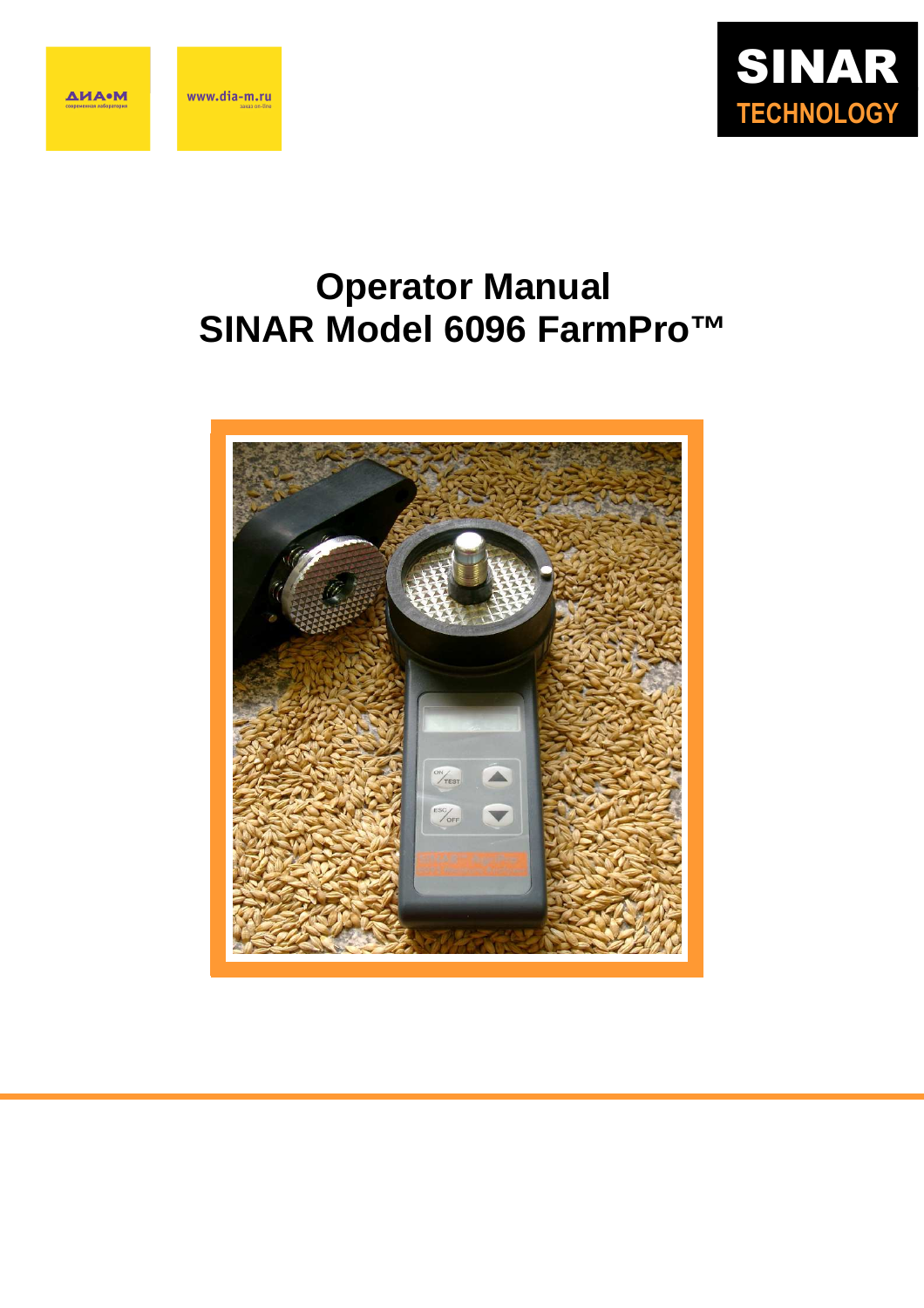### **Technical Specifications**

#### **Dimensions:**

21 x 7.5 x 7.5 cm

#### **Weight:**

1.6kg (including carrying case)

#### **Storage Temperature:**

-20 deg C to + 55 deg C; Humidity up to 98% non condensing

#### **Construction:**

Non shock ABS Plastic Measurement cell and grinder/compressor hardened steel. Supplied with shock proof carrying case

#### **Display:**

Direct digital display with accuracy to one decimal point

#### **Power Supply:**

9 volt Alkaline Battery

**Measurement range.:** 5 –50% depending on crop

#### **Precision:**

+/- 0.5 %mc or better to Oven - I.S.T.A Methods

#### **Calibrations - individual calibrations for all Grain types including:**

| Wheat             | 9 ml Test volume         |
|-------------------|--------------------------|
| Barley            | 9 ml                     |
| Oats              | $11 \text{ ml}$          |
| Oil Seed Rape     | 11 ml                    |
| Linseed           | 9 ml                     |
| Peas              | 11 ml                    |
| Beans             | 9 ml                     |
| Rve               | 9 ml                     |
| Maize             | 11/18 ml (for $<$ 20%mc) |
| Sunflower         | 9 ml                     |
| Triticale         | 9 ml                     |
| Red Fescue        | 18 ml                    |
| Rye Grass         | 18 ml                    |
| <b>Blue Grass</b> | 18 <sub>m</sub>          |

#### **Repeatability:**

Standard Deviation of 0.05 to 0.15 (dependant on application)

#### **Functions:**

Automatic temperature correction with calculation of average.

Manufactured in the European Community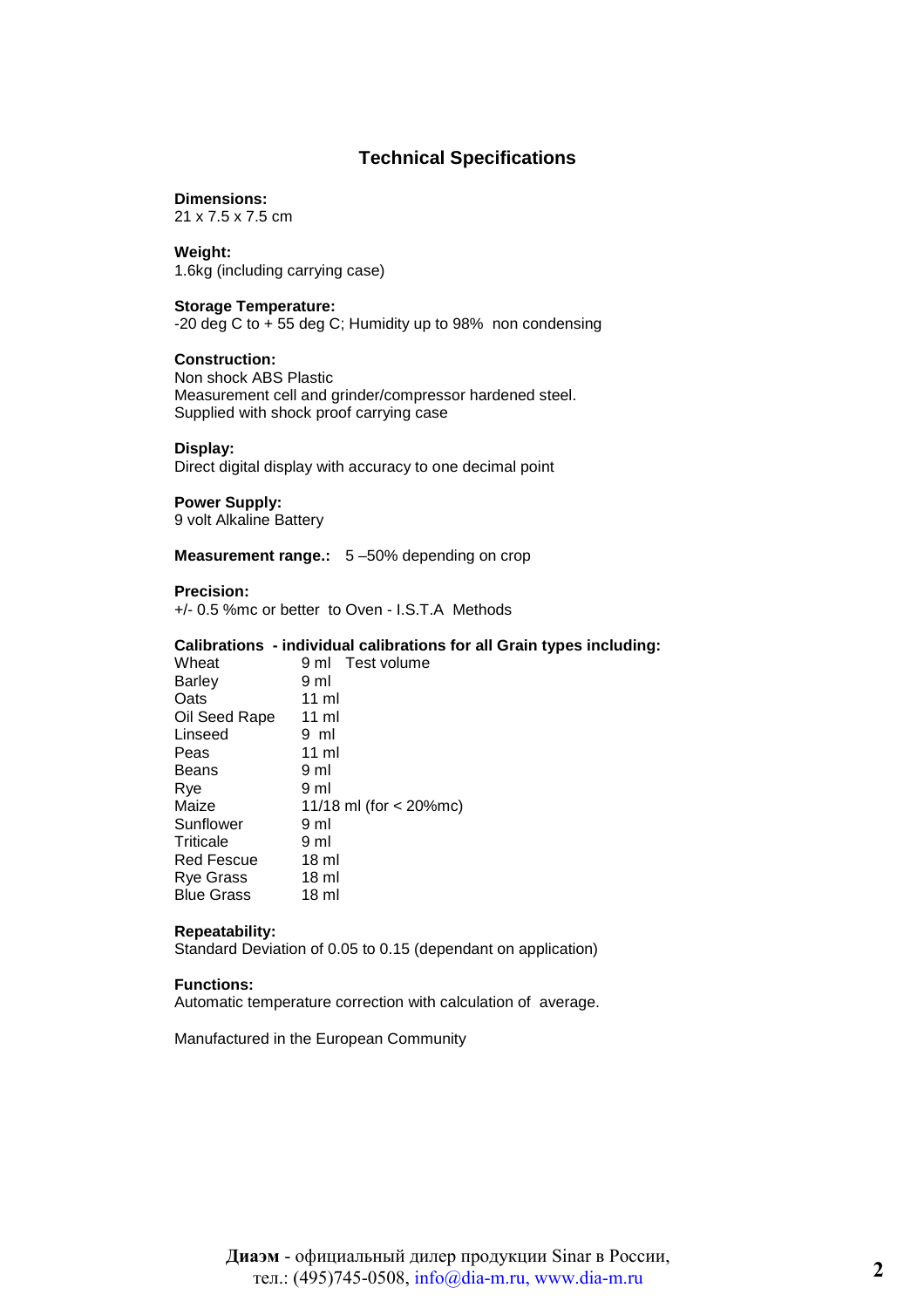#### **Operating Instructions:**

#### **1. Measuring %mc**

- a) Inspect the cell to ensure it is clean and empty
- b) Turn on the analyzer by pressing ON/TEST button. The >> MEASURE << menu will be automatically displayed.
- c) Accept mean by pressing the ON/TEST button.
- $d$ ) By using the  $\bigstar$  or  $\bigstar$  arrows select the crop or commodity for measurement.
- e) Measure the volume of crop/commodity as indicated by the displayed calibration. The volume will be either 9 ml or 11 ml. dependant on the crop or commodity. For convenience these are provided in the cap of the grinder/compressor. Fill the appropriate cup to be level with the surface of the cap. Pour the measured volume into the measuring cell and screw down the cap clockwise until the stainless steel pin in the cap and measuring cell prevent further rotation. see figures 1a - 1 d.
- f) Press the ON/TEST button to start the test. The progress of the test is indicated by a  $*$  on the display every second. After 15 seconds the moisture content will be displayed on the left-hand side of the LCD e.g. 14.9 % and the right-hand will show the average of all measurements, e.g. 14.7%.
- g) The analyzer will retain the chosen crop displayed and a new measurement can be made by emptying the test cell and re-filling with a new sample.

#### **Note: THOROUGHLY CLEAN THE CELL WITH THE WIRE BRUSH PROVIDED BEFORE PERFORMING A NEW TEST**

#### **2. To select crop or function**

a) When pressing the ON/TEST the analyzer will show software version and the country code, followed by the level of battery and lastly the >> MEASURE<< menu. If you wish to accept this choice of menu press the ON/TEST button and the desired crop can be selected by use of the  $\triangle$  or  $\triangle$  arrows. If you wish to return to the >> MEASURE<<menu simply press the ESC/OFF button and use the  $\triangle$  or  $\triangle$  arrow keys to cycle through the menus.

#### **3. How to adjust a calibration**

Each calibration can, if required be adjusted individually, up or down by 3.9%mc in increments of 0.1%mc.

- a) Turn the analyzer by pressing ON/TEST. The menu >>MEASURE<< will be displayed.
- b) Using the  $\uparrow$  or  $\downarrow$  arrow keys the menu >>CALIBRATION<< can be selected.
- c) Accept the menu by pressing ON/TEST.
- d) By using the  $\blacklozenge$  or  $\blacklozenge$  arrow keys select the desired crop.
- e) Accept this choice by pressing ON/TEST. The numeric value +0.0 is shown on the display.
- f) By using the  $\triangleq$  or  $\blacktriangleright$  arrow keys the desired calibration can be adjusted up to a maximum of  $-3.9$  to  $+3.9$  % mc.
- g) Accept the adjusted value by pressing the ON/TEST button.

#### **Note: Where an adjustment has been made to a factory installed calibration a \* will appear at the end of the crop name.**

**Some calibrations are factory biased on delivery and should only be changed with extreme caution.**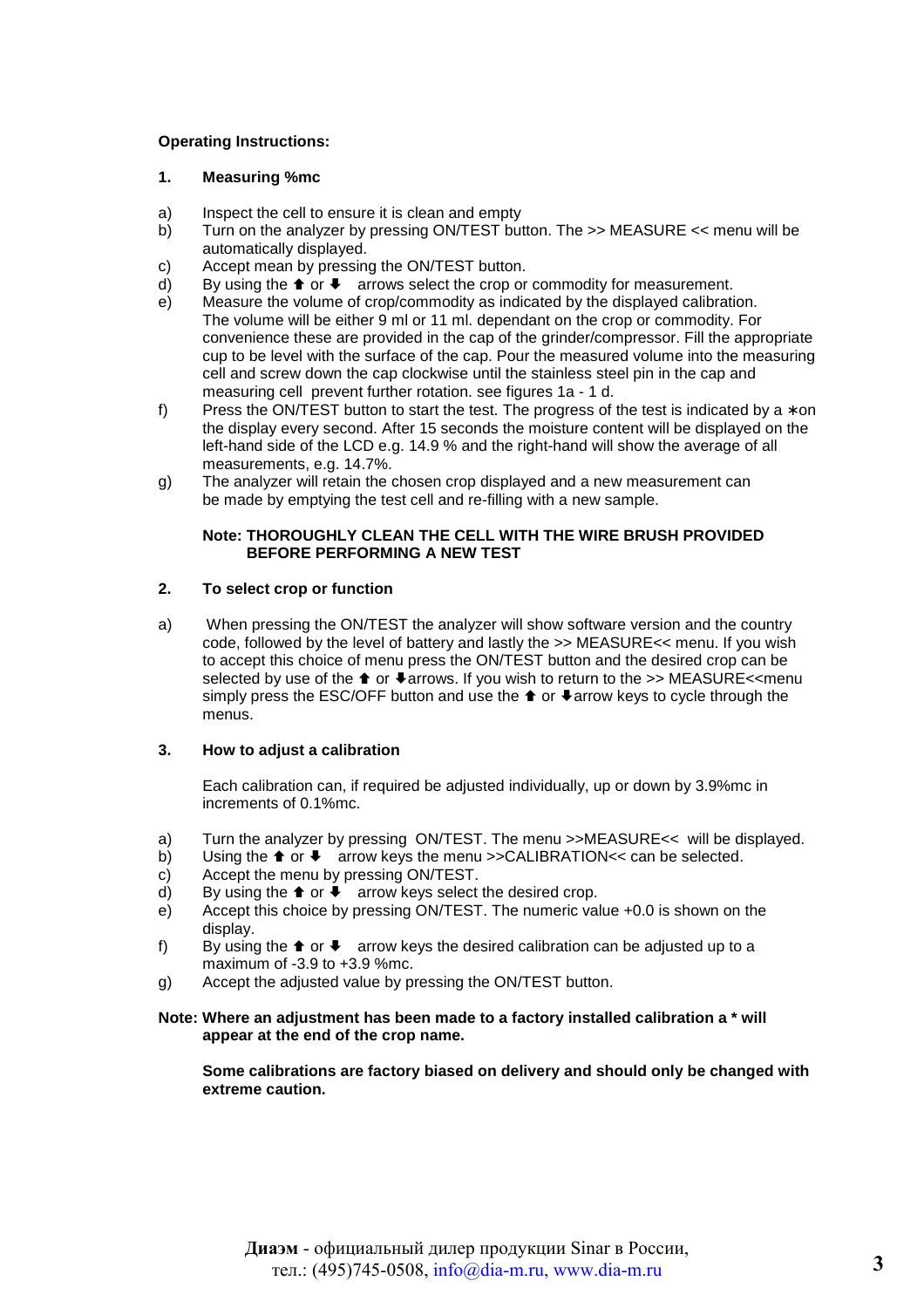#### **4. How to clear the calculated average values.**

- a) Turn on the analyzer by pressing the ON/TEST button. The menu>>MEASURE<< will appear on the display.
- b) By pressing the  $\triangle$  or  $\triangle$  arrow key the menu >>CLEAR AVERAGE<< is selected.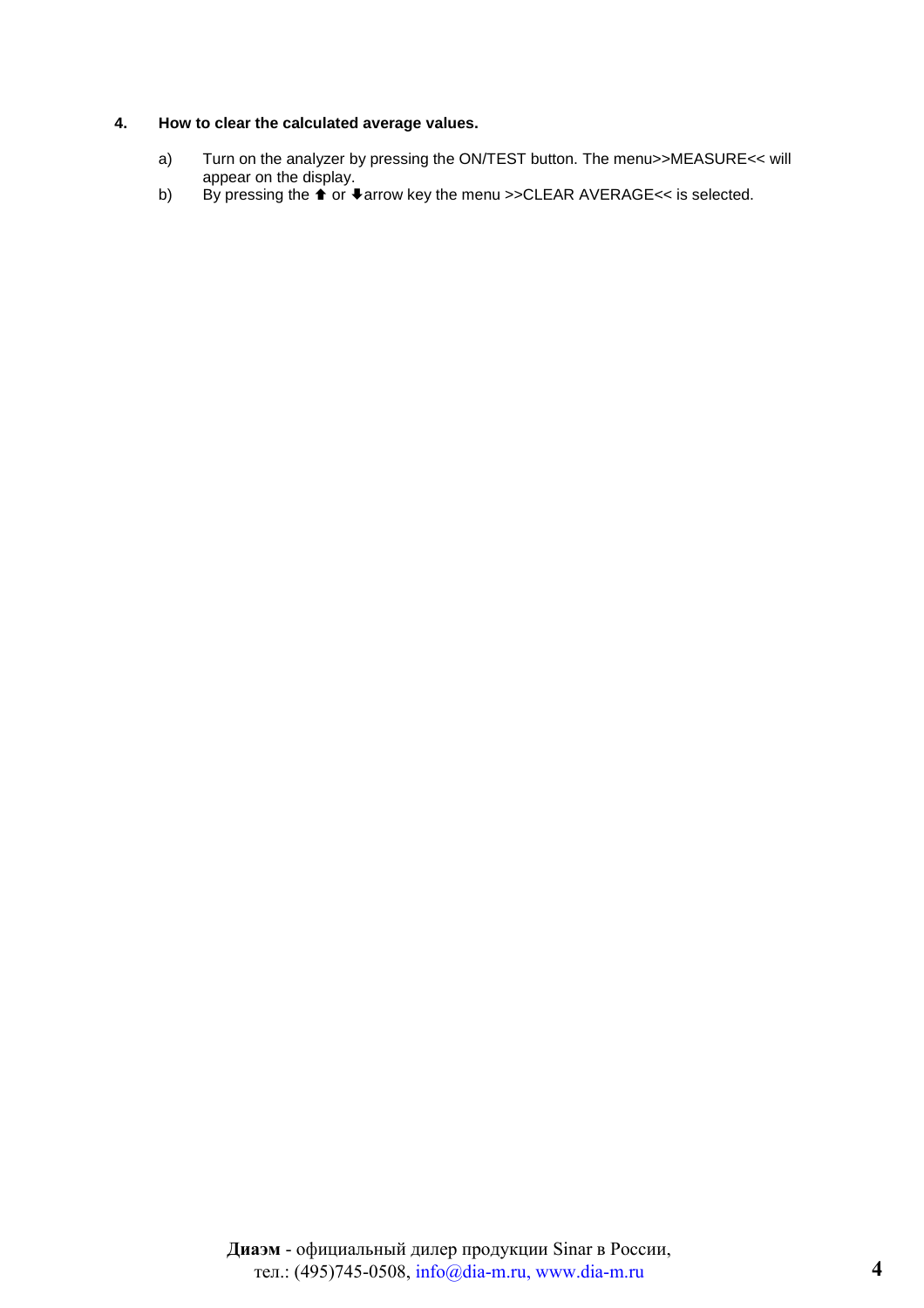

Figure 1a. Fill the measuring cup to the top, ensuring the crop is level with the top of the grinder/compressor cap.



Figure 1 b. Pour measured sample into measuring cell. **Note:** Stainless steel stop pin on right-hand side of cell



Figure 1 c. Place grinder/compressor cap onto shaft of measuring cell. Rotate clockwise. **Note:** Stainless steel stop pin on right-hand side of cap



Figure 1 d. Screw down the cap clockwise until the stainless steel stop pin in the cap and measuring cell prevent further rotation.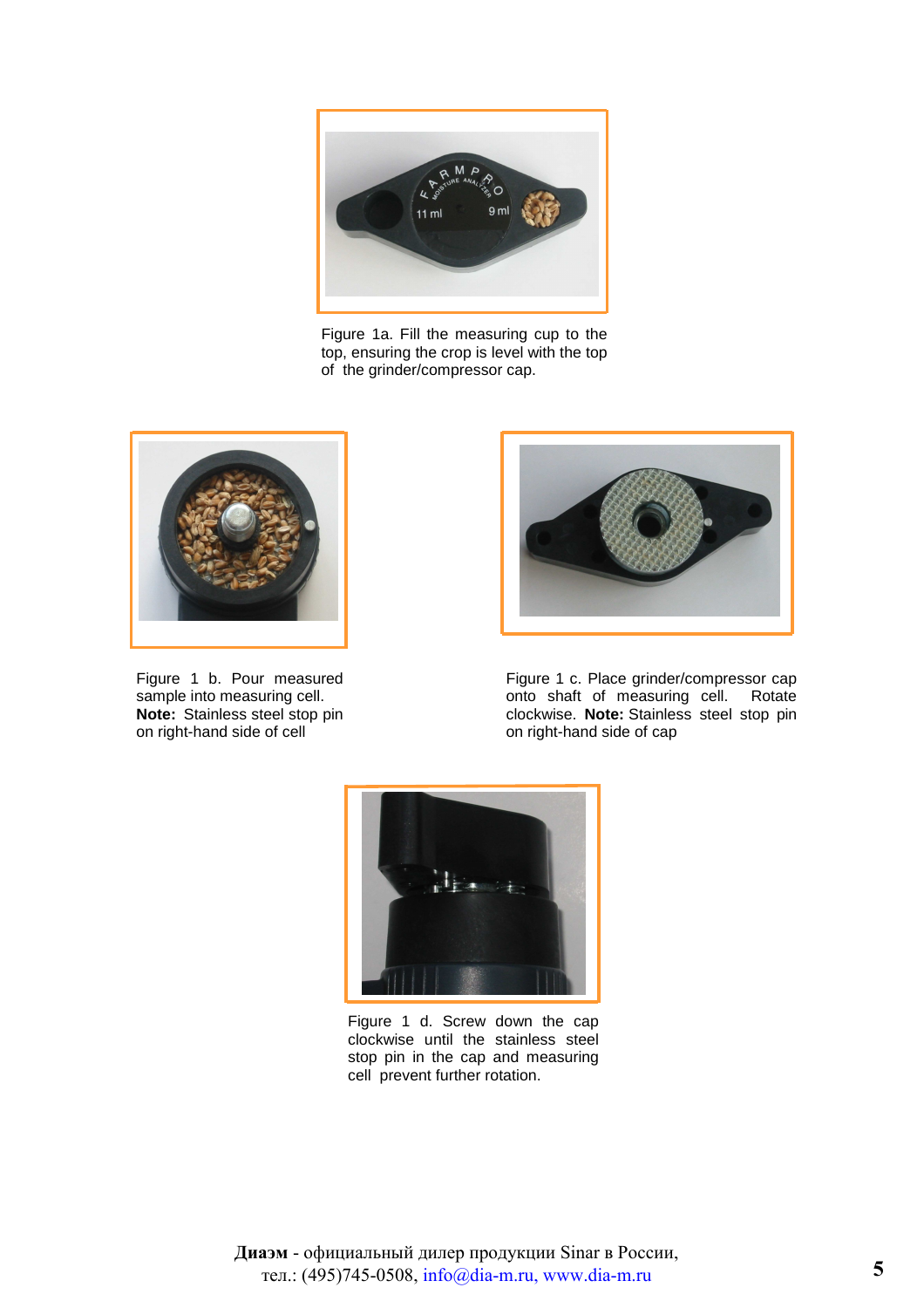#### **4. How to clear the calculated average values(continued)**

c) Accept this choice by pressing ON/TEST. The wording "OK" will appear on the display followed by automatic return to >>MEASURE<<.

#### **5 How to turn the unit off.**

a) Press the OFF/ESC button and hold down until the analyzer is turned off.

#### **Note: The analyzer will automatically turn off 120 seconds after the last operation to conserve battery power.**

#### **5. Constructing a Calibration.**

 If you require a calibration for a particular crop not included in the analyzer, then this can be done by selecting the calibration with name "BIT"**.** 

- a) Turn on the analyzer by pressing the ON/TEST. The menu>>MEASURE<< will appear.
- b) Accept the menu by pressing the ON/TEST.
- c) By using the  $\uparrow$  or  $\downarrow$  arrow keys select the "BIT" scale.
- d) Fill the measurement cell with crop of known moisture content, place the grinder/ compressor onto the shaft, rotate clockwise and make a test as described in section 1.
- e) Write down the value which appears on the display together with the known moisture content value.
- f) Repeat the steps d) & e) with different known moisture content samples. Preferably at 0.5%mc change in sample over the moisture range of interest.
- g) A calibration chart can be constructed by plotting the BIT values against %mc. Unknown sample values can then be calculated by reading the BIT value and using the calibration scale to look up the moisture content of the unknown.

#### **6. How to read temperature.**

Select the "BIT" calibration and proceed as detailed in 5.a) - 5.d) above. The temperature is the value displayed on the right in °C.

#### **7. Error Messages**

The following error messages may occur on the display:

| <b>Error Message</b> | <b>Definition</b>                                                                                                                                               |
|----------------------|-----------------------------------------------------------------------------------------------------------------------------------------------------------------|
| Temperature ++       | Temperature above limit                                                                                                                                         |
| Temperature - -      | Temperature below limit                                                                                                                                         |
| Hi                   | %mc above upper limit of calibration<br>(Note: The error signal can also signify<br>the cell has been over-tightened and the<br>two steel plates have touched.) |
| Lo                   | %mc below lower limit of calibration                                                                                                                            |
| Change Battery       | Replace battery                                                                                                                                                 |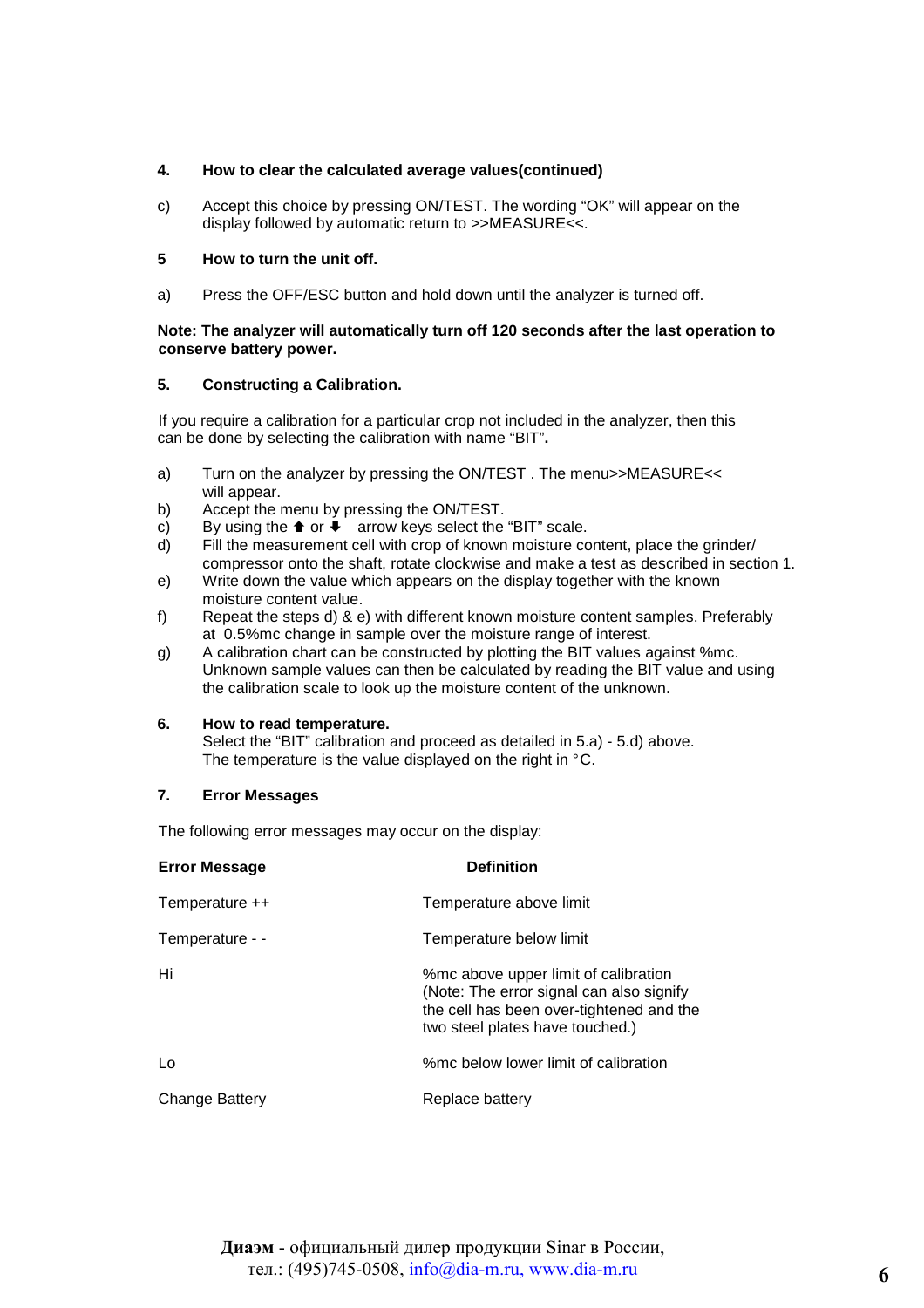#### **8. Useful information**

Note: 1 In order to ensure correct measurements, the surfaces of the measuring cell and grinder/compressor cap MUST be thoroughly cleaned with the wire brush provided after each test. Any remnants of very moist, oily or adhesive grains can be removed by grinding with a dry sample.

#### **NEVER ROTATE THE GRINDER/COMPRESSOR ONTO THE MEASURING CELL WITHOUT SAMPLE BEING PRESENT. SERIOUS DAMAGE TO THE GRINDING SURFACES CAN RESULT**.

- **Note: 2** With some grains, at high moisture content there is a risk that the grinder plates in the measuring cell and grinder/compressor cap may touch. Under these circum stances the error message "Hi" will be displayed. To alleviate this problem the sample volume should be increased.
- **Note 3.** The calibration curve for Maize (Corn) indicates sample volumes of 11/18. For moisture contents upto 20%mc use a 11 ml volume. For moisture contents greater than 20%mc use a 18 ml volume ( 2 x 9ml).
- **Note 4.** If the sample temperature is greater than that of the measuring cell e.g samples coming directly from a dryer, it is recommended to preheat the measuring cell as follows:
	- a) Fill the measuring cell with the hot sample and wait 60 120 seconds before taking a measurement.
	- b) Refill the cell with a new hot sample and test as described in section 1.

#### **9. Storage and Use of the Analyzer**

It is recommended that the analyzer is:

Always stored in the carrying case.

Not exposed to large temperature fluctuations.

Kept dry.

Allowed to acclimatise when taken from a cold storage location to a warmer testing environment to prevent possible condensation.

Cleaned thoroughly on all surfaces with a clean damp cloth and the battery removed before storage at the end of the season.

If the above instructions and guidelines are followed you can expect a long and excellent performance from your Sinar Model 6096 FarmPro Moisture Analyzer.